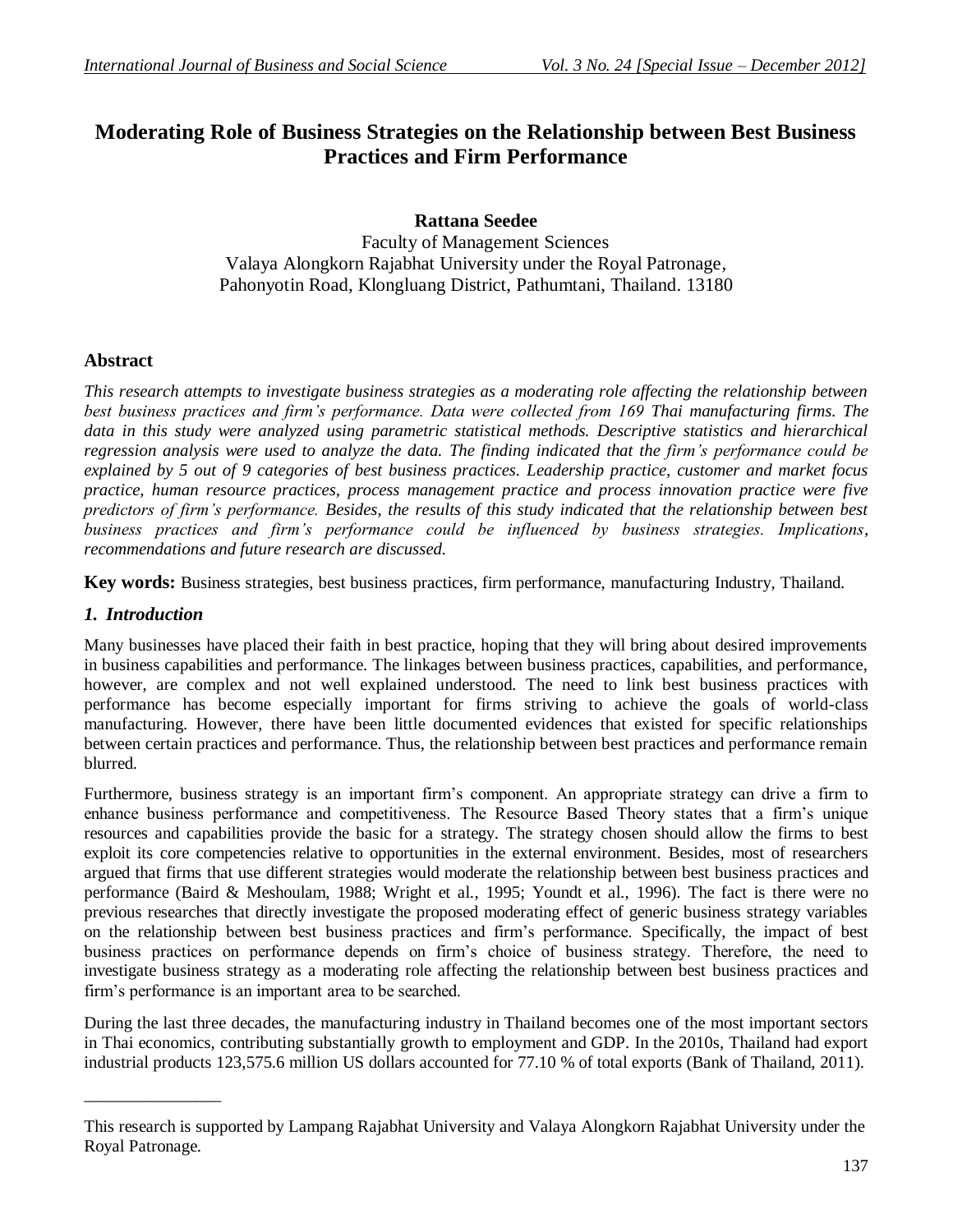However, under global markets competition where technological and transportation advances are making the worldview smaller and more near the market place, businesses, industries, and even governments must learn how to be competitive. Thus, the rationale for conducting this research is to investigate business strategies as a moderating role affecting the relationship between best business practices and firm's performance because there are inconsistencies, even controversies, in identifying these relationships as have been indicated in the available literature in this area.

## *2. Literature Review*

## **2.1 Best business practices**

A significant percentage of the recent literature in the areas of business and manufacturing makes reference to best practices (Davies & Kochhar, 2002). Voss and Blackmon (1996) stated that the introduction of new practices in manufacturing is normally associated with expected benefits in terms of improving performance in specified areas. Any investment of time or resources in a new practice will necessitate the provision of benefits in terms of improving performance. International Quality Study (1993) reported that "the ultimate result of management practices of an organization is performance – market performance, operational performance, financial performance". So, the best business practices are the key to unlocking the secrets of global competition moving companies into higher gear to achieve rewards for higher performance.

Over the last 20 years, the competitive significance of quality in the manufacturing sector has increased. It is clear that this increase has been paralleled by growing investment in improved quality performance. Total Quality Management (TQM) has developed in many countries into holistic frameworks, aimed at helping organizations achieve excellent performance, particularly in customer and business results. Between 1980s until now, there have been a lot of new quality practices that were introduced into the business world such as Six Sigma, ISO 9000, and the Malcolm Baldrige National Quality Award.

The Malcolm Baldrige National Quality Award (MBNQA) was started in the USA. This award continues to generate great interest and provide role models throughout the world. The MBNQA criteria were and are used for self-assessments by companies, to facilitate the communication of best practices, and as a model for understanding and managing quality. The MBNQA criteria represented the next step in the evolution of the quality movement. Internationally, many quality awards in various countries, such as: Japan National Quality Award, Singapore Quality Award, Australia Quality Award, Philippines Quality Award, Malaysian Prime Minister Quality Award (Petrick & Furr, 1995) and Thailand Quality Award is mostly based on the MBNQA program. Almost two million copies of the printed criteria have been distributed since the start of the award program (Calhoun, 2002). Many companies have benefited from the award criteria by using them as selfassessment tools to provide an objective framework, set a high standard, and helps compare units that have different systems or organization (Bemowski & Stratton, 1995; Calhoun, 2002; Davis & Standing, 2005). According to Baldrige National Quality Program (2009-2010), the criteria for MBNQA are as follows: leadership; strategic planning; customer focus; measurement, analysis, and knowledge management; workforce focus; process management; and business results.

Innovation has become an absolute necessity to survive and perform well in almost every industry (Hitt et al., 2005). The importance of innovation is established as a necessary ingredient for firms simply wanting to remain competitive (Walsworth & Verma, 2007) or pursue long-term advantages. Innovation is concerned with the development of a new product or process, or the improvement of an existing product or process. Successful organizational innovation is a multi-step process which involves development and knowledge sharing, a decision to implement, implementation, evaluation, and learning. The results of past studies have shown that innovation plays a major role in sustaining competitive advantage for industries (Aragon-Correa et al., 2007; Bhaskaran, 2006; Calantone et al., 2002; Keller, 2004; Pearce & Carland, 1996; Sher & Yang, 2005; Thornhill, 2005; Vazquez et al., 2001; Wright et al., 2005; Yamin et al., 1997). This is supported by Juran's (1989) argument that business practices and innovation are two complementary aspects of strategic management.

Therefore, for the purpose of this study, nine categories of best business practices are adapted from Baldrige National Quality Program (2009-2010).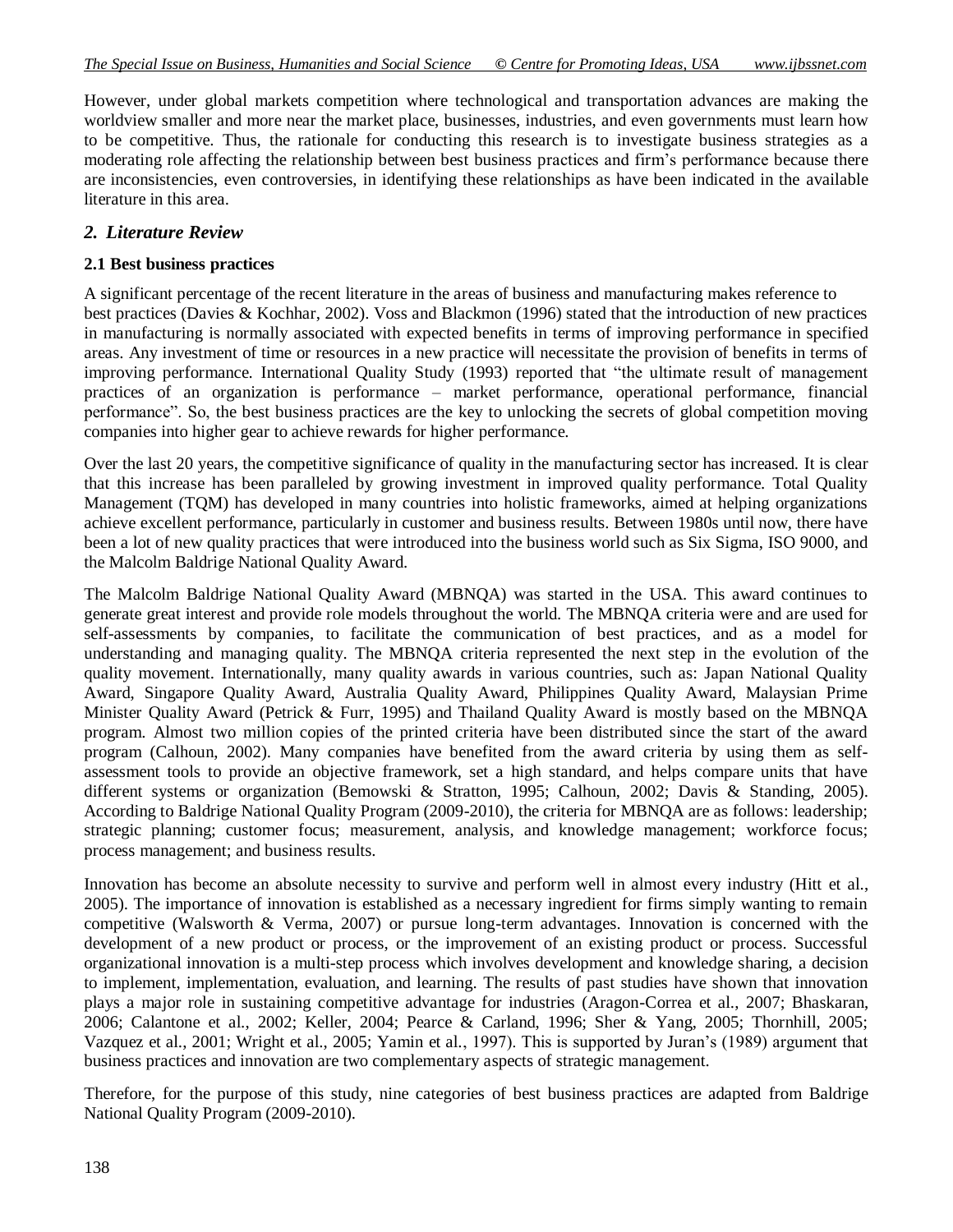Most of studies that adapted MBNQA model indicated that organizations which adopted best business practices achieve high performance (Arumugam, 2005; Lau et al., 2004; Prajogo & Sohal, 2003a, 2006b; Samson & Terziovski, 1999; Wilson & Collier, 2000). The categories included in this study are: leadership, strategic planning, customer and market focus, information and analysis focus, human resource, process management, ethic, product innovation, and process innovation.

## **2.2 Business strategy and performance**

Porter (1980a, 1985b) suggested that two basic types of competitive advantage combined with the scope of activities for which the company seeks to achieve them lead to three generic strategies. Strategies for achieving above-average performance in an industry are cost leadership, differentiation, and focus. The focus strategy has two variants, cost focus and differentiation focus. Each of the generic strategies involves a fundamentally different route to competitive advantage, combining a choice about the type of competitive advantage sought with the scope of the strategic target in which competitive advantage is to be achieved.

The notion underlying the concept of generic strategies is that competitive advantage is at the heart of any strategy. Achieving competitive advantage requires the company to make a choice, if the company is to attain a competitive advantage it seeks to attain and the scope within which it will attain it. Being all things to all people is a recipe for strategic mediocrity and below-average performance. Because it often means that the company has no competitive advantage at all. Each of the three generic strategies is discussed below.

## *Cost leadership strategy*

This strategy focuses on offering buyers a competitively low cost without sacrificing quality and service. The sources of cost advantage are varied and depend on the structure of the industry. Achieving a low overall cost position may require a high relative market share, favorable access to raw materials, designing products for ease in manufacturing, maintaining a wide line of related products to spread costs, and serving all major customer groups in order to build volume. In turn, implementing the low cost strategy may require heavy up-front capital investment in state of the art equipment, aggressive pricing, and start-up losses to build market share. Organization that can achieve and sustain overall cost leadership, lead to achieve an above-average returns in its industry despite the presence of strong competitive force.

#### *Differentiation Strategy*

When using this strategy the company seeks to be unique in its industry along some categories that are widely valued by buyers. It selects one or more attributes that many buyers in an industry perceive as important, and uniquely positions itself to meet those needs. It is rewarded for its uniqueness with a premium price. Achieving differentiation can take many forms: design and brand image, technology, features, customer service, dealer network, or other categories. The company that can achieve and sustain differentiation will be an above-average performer in its industry if its price premium exceeds the extra costs incurred in being unique.

#### *Focus Strategy*

In this strategy, the company concentrates on a particular group of customers, geographic markets, or product line segments (Dess & Davis, 1984). There are two variants of focus strategy. In cost focus, the company seeks a cost advantage in its target segment, while in differentiation focus the company seeks differentiation in its target segment. Both variants of the focus strategy rest on differences between a focuser's target segments and other segments in industry. If a focuser's target segment is not different from other segments, then the focus strategy will not succeed. If the company can achieve sustainable cost leadership (cost focus) or differentiation (differentiation focus) in its segment and the segment is structurally attractive, then the focuser will be an aboveaverage performer in its industry.

A part of this study would rely on Porter's generic strategies to identify strategic components or dimensions of relevant strategic variables relevant to manufacturing factories in Thailand affecting firm's performance. Some of recent studies and researches that support on the use of generic strategies reliance indicated that business strategy – cost leadership; differentiation; cost leadership with focus; and differentiation with focus can lead organization to high performances (Campbell-Hunt, 2000; Cater & Pucko, 2005; Porter, 1980a, 1985b; Prajogo & Sohal, 2006b; Spanos & Lioukas, 2001; Yamin et al., 1999).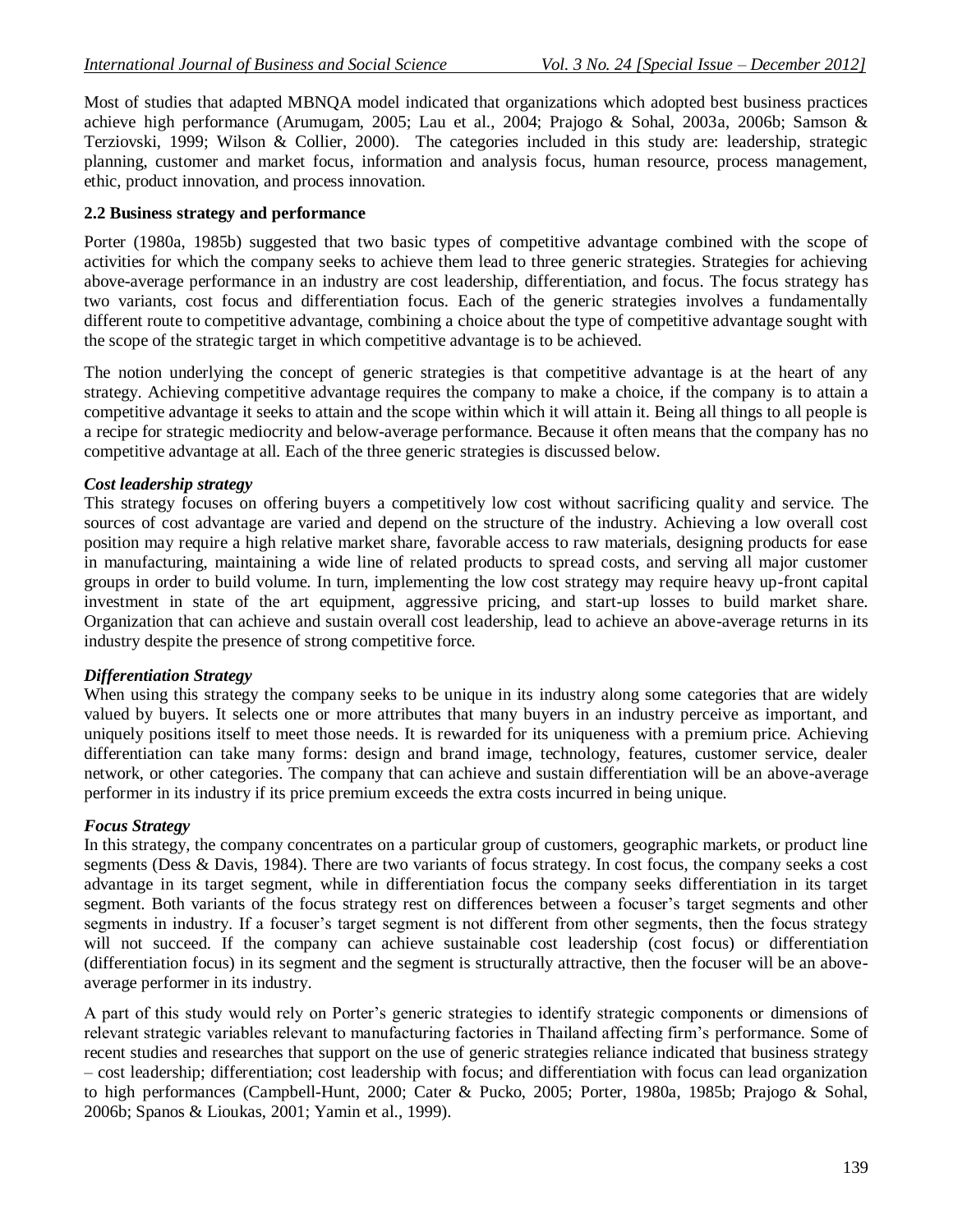The fact is best business practices impact performance. Business strategies also contribute to performance. This study would focus more on best business practices without dismissing the effect of business strategies. For the purpose of this research, two generic strategies are used: differentiation and low cost. The third and fourth strategies of differentiation with focus and low cost with focus are left out because customer focus is one of the best practices

#### **2.3 Moderating role of business strategies on the relationship between best business practices and performance**

Best business practices have a great impact on firm's performance. But the strategy might improve or obstruct the practices. In order to understand the relationship between best business practice and performance, it much consider an important aspect of the context in what situation best business practices are implemented. Specifically, the impact of best business practice on performance depends on firms' choice of business strategy. In the literature, only a few researchers have discussed directly on the relationship between best practices and business strategy, particularly in the context of generic strategy models developed by Porter (1980a). Most of studies investigated the context of total quality management (TQM) with strategy and human resource management (HRM) practices with strategy. For the context of HRM practices with strategy, Wright et al. (1995) reported that organizations exhibited higher performance when they recruited and acquired employees possessing competencies consistent with the organizations' current strategies. Reversing the causal arrow, they also found that organizations exhibited higher performance when they sought out a strategy that matched their current employees' competencies.

In a study conducted by Youndt et al. (1996) it was found that manufacturing strategy does in fact moderate the human resource practices and performance relationship. It has been underlined in the literature that, when adopting their HRM practices, firms must take into account the desirability of fit between these practices and firm strategy (Baird & Meshoulam, 1988). As a consequence, one of the main goals of strategic human resource management is to ensure that HRM is integrated with the strategy and the strategic needs of the firm in order to gain competitive advantage (Wright & Sherman, 1999). This contingency perspective leads to the expectation that the competitive strategy the firm pursues in the market moderates the relationship between HRM practices and performance (Miles & Snow, 1984; Schuler & Jackson, 1987).

However, the context of TQM with strategy, Reed et al. (1996) suggested that under process orientation, TQM implementation finally leads to a cost-based advantage that reflects a cost leadership strategy. Prajogo and Sohal (2006b) have posited that TQM could be used in different strategic contexts, including differentiation and cost leadership. A company will focus on improving the process to make it more efficient if its primary strategy is pursuing cost leadership (Porter, 1980a; Reed et al., 1996). Bou and Beltran (2005) found a significant interaction effect between TQM and a high-commitment strategy on financial results. That is, a high-commitment strategy acts as a moderator variable between TQM and organizational performance. In this context, it can be assumed that, organizations that use different strategies will moderate the relationship between best business practices and performance.

#### **2.4 Firm performance**

Performance is multidimensional, therefore, any single index about it may not be able to provide a satisfactory measure indicator. Performance implication is related to the subject of interest (Li & Simerly, 1998). Traditionally, firm's performance is measured by financial success and profitability (Daft et al., 1988). Previous researches seemed to conclude that firms' performance measurement includes many variables. The performance variables are: return on assets (ROA), return on equity (ROE), return on sales (ROS), and return on investment (ROI) (Daft et al., 1988; Li & Simerly, 1998).

Performance encompasses firm objective evaluation, customers' evaluation of organization's products and services, and overall financial and market performance. Measures refer to numerical information that quantifies input, output, and performance dimensions of processes, products, services, and the overall organization (outcomes). Performance might be expressed in non-financial and financial performance. Supported by the seventh criteria of the MBNQA criteria, which is a business results, it examines organization's performance and improvement in key business areas such as product and service outcomes, customer satisfaction, financial and marketplace performance, human resource results, operational performance, and social responsibility.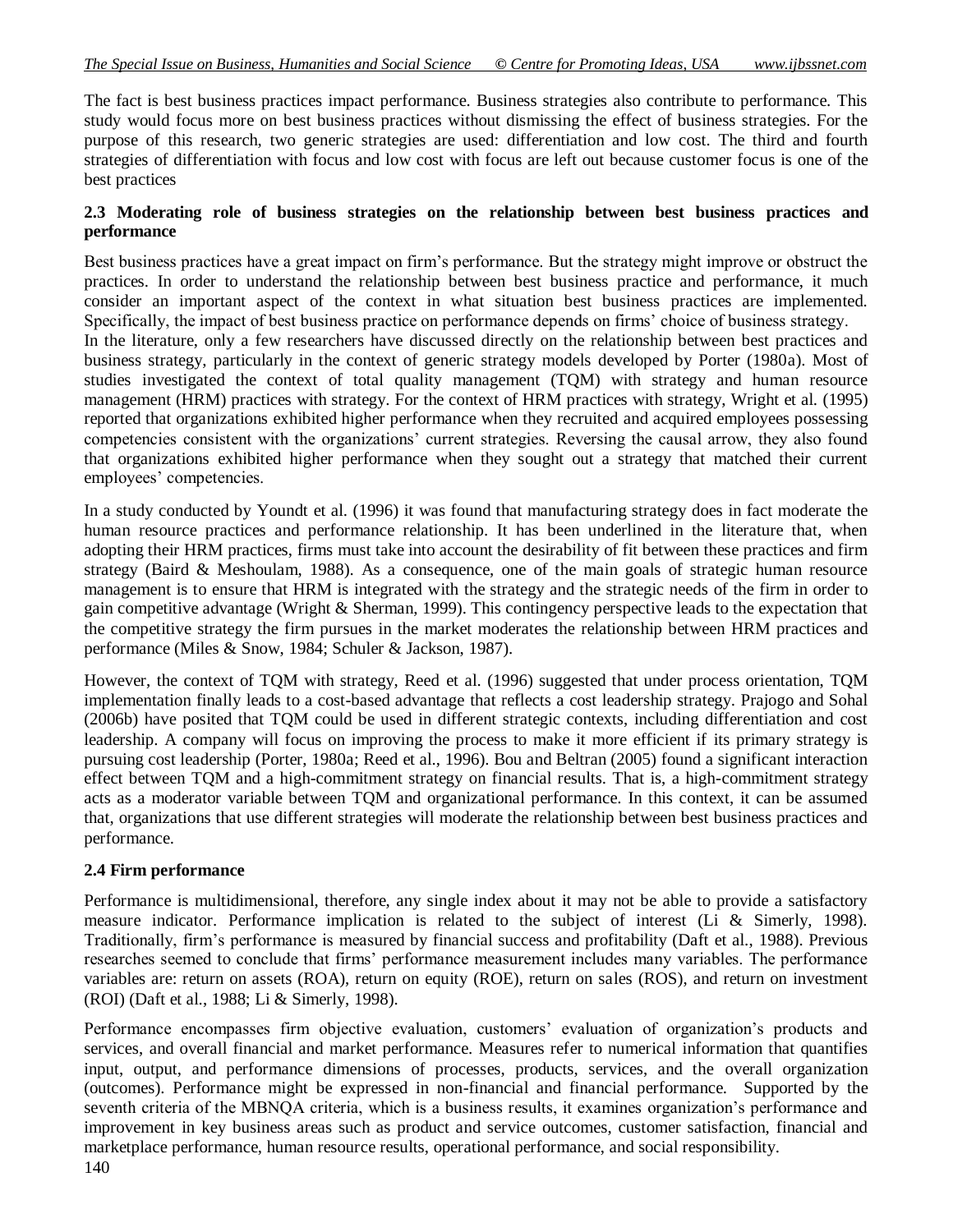For the purpose of this study, financial performances were used to measure firm's performance. Financial performance is measured by the average annual sales growth, return on assets (ROA), return on sales (ROS), and return on investment (ROI).

#### **2.5 The resource-based theory**

The Resource Based Theory is based on the concept of economic rent and the view of the company as a collective of capabilities. The firm-specific resources and capabilities largely differentiate successful firms from failing ones (Peng, 2006). Of course, not all firms' resources and capabilities have the potential to be the basis for competitive advantage. This potentiality is realized when resources and capabilities are valuable, rare, costly to imitate, and not substitutable (Barney, 2001; Barney et al., 2001; Hitt, et al., 2005; Peng, 2006).

Firm's resource and capabilities can be viewed as bundles of tangible and intangible assets. Tangible resources are assets that can be seen and quantified. They can be broadly organized in four categories: (1) financial, (2) organizational, (3) physical, and (4) technological. Intangible resources include assets that typically are rooted deeply in the firm's history and have accumulated over time. Examples of intangible assets include (1) human, (2) innovation, and (3) reputation. Wernerfelt (1984) defined firm's resources as anything which could be notional as strengths or weaknesses of a firm and capability which can be defined as a part from firm's resources. Capability refers to a firms' capacity to deploy firm's resources, usually in combination, using organizational processes, to affect a desired ending. Thus, capability is firms' joint resources to produce any work or activity.

Based on the resource-based theory, best business practices is considered as capabilities of the firms that are used as the basis for competitive advantage which can lead firms to superior performance. The resource-based perspective highlights the need for a fit between the external market context in which a company operates and its internal capabilities. In contrast to the traditional Input-Output (I/O) Model, the resource-based view is grounded in the perspective that a firm's internal environment, in terms of its resource and capabilities, is more critical to the determination of strategic action than is the external environment. Instead of focusing on the accommodation of resource necessary and implement the strategy dictated by conditions and constraints in the external environment (I/O Model), the resource-based view suggests that a firm's unique resources and capabilities provide the basis for a strategy. The strategy chosen should allow the firms to best exploit its core competencies relative to opportunities in the external environment. Therefore, the resource-based theory was found to be a suitable theory to explain the research framework in the interrelationship between best business practices, business strategy and firm performance.

## *3. Research Objectives and Methodology*

This research attempts to achieve four main objectives, firstly to investigate the extent to which best business practices are adopted by manufacturing firms in Thailand, secondly to examine the context of generic business strategy being employed by Thai manufacturing firms, thirdly to study whether the adoption of best business practices contribute to Thai manufacturing firm's performance, and finally to examine whether generic business strategies moderate the relationship between best business practices and performance. This study uses the list of manufacturing factories registered with the Department of Industrial Works under the Ministry of Industry in Thailand which published in 2010. Purposive pre-sampling was used to get the sample in which questionnaires were distributed to top executives of manufacturing industry who are the key informants. Thus, a total of 1200 Thai manufacturing firms were selected in answering the questionnaire from overall population of 4 industries (automotive/ auto parts and accessories, garment and textile, food and beverages, and gems and jewelry).

The questionnaire was used in a pre-test before being employed on the target sample. However, before pre-testing the questionnaire, the translation and back-translation technique (Brislin, 1970) was utilized accordingly on the adapted instrument. Results of the study were analyzed using the statistical package program. The statistical methods used for preliminary testing are: factor analysis, reliability analysis and descriptive statistics. Correlation and hierarchical regression analysis were used for hypotheses testing.

## *4. Results*

The questionnaires were mailed to 1200 manufacturing factories. Only 174 questionnaires were duly returned. Five questionnaires were rejected as they did not contain answers to vital information.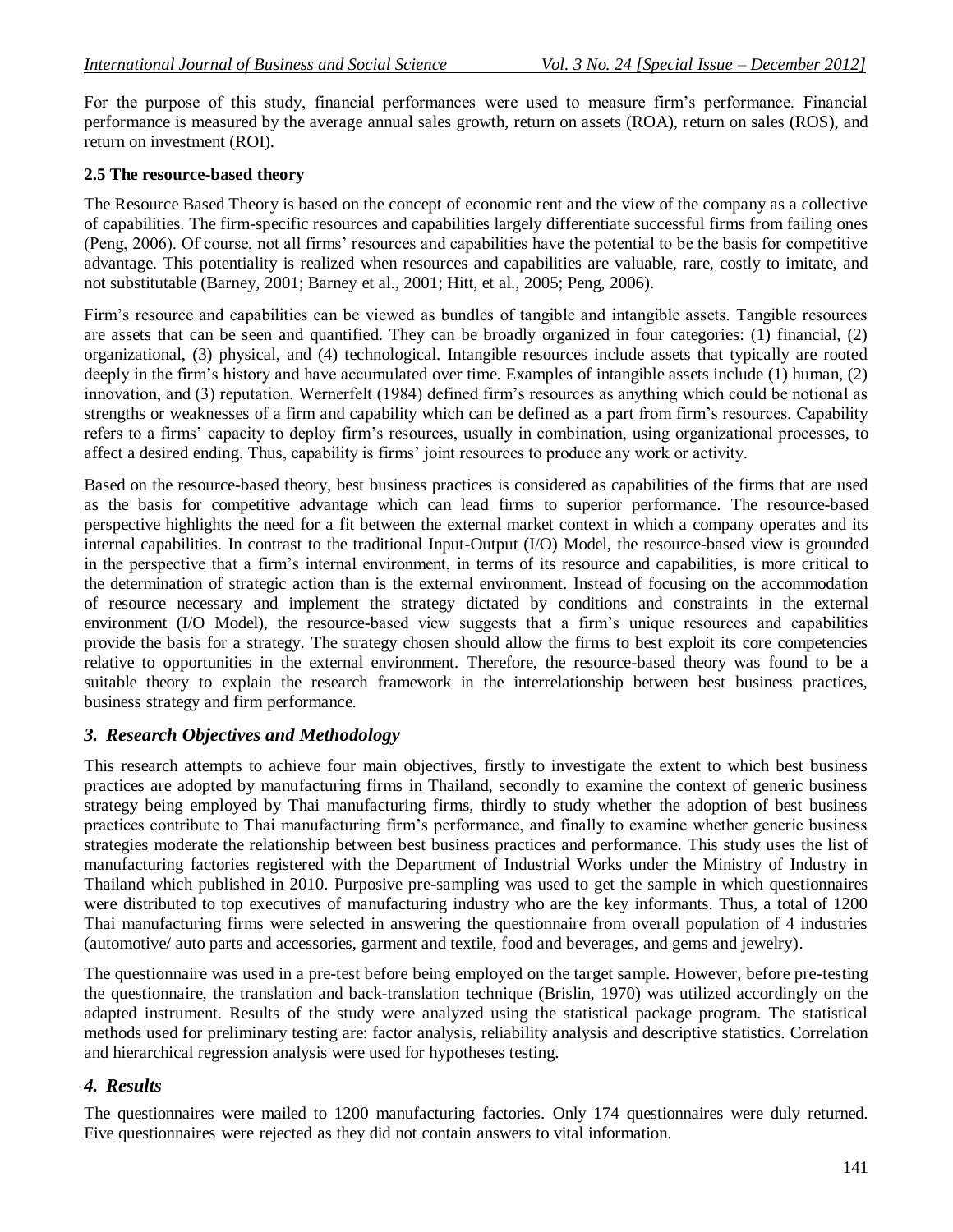This made available 169 usable questionnaires. The demographic profiles of respondents show that 68% of the respondents were males and 32% were females. The respondents' average age was 44 years. Respondents consisted of 53.3 % having manager position, followed by 24.3% senior manager and 22.5 % CEOs, MDs, and GMs. The ages of firms were between 11 to 20 years (36.7%), 10 years and less than (29.6%), 21-30 years (19.5%), and 31 years or more (14.2%). The majority of respondents (39.6%) were Automotive/ Auto Parts and Accessories, followed by Food and Beverages (22.5%), Garment and Textile (18.9%), Gems and Jewelry (18.9%). For the type of management style, 46.2% of the firms were used both family and professional style to manage their business, followed by 39.6% professional style, and 14.2% Family business style.

Thai manufacturing firms targeted two market, Domestic and international. Overall, 55.6% focused on both markets, 44.4% on a single market only. Most of the responding firms were large firms 55.0%, and small and medium firms (SMEs) 45.0%. In term of firm's equity, Thai manufacturing firms had equity between 101 - 200 million baht (20.7%), above 500 million baht (20.1%) and between 11-50 million baht (20.1%). Most of them had average annual sales above 500 million baht (33.1%) and 18.9% between 51-100 million baht.

#### **4.1 Factor analysis**

Factor analyses were used to determine the factors of best business practices, business strategies and firms' performance. The process of factor analysis uses a principal components factor method and orthogonal rotation using a Varimax method. The criteria used to identify and interpret the factors that is a cutoff point of Eigenvalues of greater than 1, factor loading greater than .50 (Hair et al., 2006). Furthermore, reliability test were used with Cronbach's alpha coefficient as indicator, which identified the internal consistency and reliability of each item. Cronbach's alpha of above 0.70 is considered reliable (Nunnally, 1978). Table 1, 2, and 3 show the results of the factor analysis and the Cronbach's alpha of each factor which indicates acceptable reliability.

## **4.2 Descriptive analysis**

Descriptive statistics was done to investigate the extent of the best business practices are adopted and the type of generic business strategy employed by ceramics firms in Thailand. The following are the results of descriptive analyses, which include mean values and standard deviations. Tables 4, shows that the seven categories , namely, leadership practice, strategic planning practice, customer and market focus practice, human resource practice, process management practice, information and analysis focus practice, and ethics practice, gave the mean scores ranging from 2.99 to 4.23. Information and analysis focus gave the highest overall mean score (4.21). This is followed by leadership (4.21), process management (4.05), human resource (3.98), ethics (3.70), strategic planning (3.26), and customer and market focus (2.99) the lowest. Two categories of innovation, product innovation gave the overall mean score of 13.95, while process innovation of 2.69. Thus, it can be argued that Thai manufacturing firms adopted the best business practices with a high degree of acceptance. Table 5, shows the mean score and standard deviation of the two business strategy variables used in this study. Cost leadership strategy obtained the highest overall means scores (4.12). Differentiation strategy obtained the overall mean scores (3.76) indicating that Thai manufacturing firms that employed cost leadership strategy put highly emphasize on strategy as important one.

#### **4.3 Hierarchical regression analyses**

The results of hierarchical regression analyses show that firm's age, size, and equity together were significantly related to firm's performance  $(R^2 = .09, p < .01)$ . However, only firm's equity was found positively and significantly associated with firm's performance ( $\beta = .32$ ,  $p < .01$ ). For the relationship between best business practices and firm's performance, best business practices as a construct significantly predicted firm's performance and explained an additional 26% of the variance in financial performance ( $\mathbb{R}^2$  change = .26, p < .01). Leadership practice ( $\beta = .20$ ,  $p < .05$ ), customer and market focus practice ( $\beta = .22$ ,  $p < .01$ ), human resource practice ( $\beta$  $= .24$ ,  $p < .01$ ), process management practice ( $\beta = .25$ ,  $p < .01$ ), and process innovation practice ( $\beta = .33$ ,  $p < .01$ ) were found to have significant positive relationship with firm's performance. The results of hierarchical regression analyzing the moderating effects of low cost strategy on the relationship between best business practices and firm's performance indicate that low cost strategy significantly influence the impact of best business practices on firm's performance. For the interaction term effect, the results indicated that the interaction term between information and analysis focus practice ( $\beta = 1.589$ , p<.10) and ethic practice ( $\beta = 1.368$ , p<.01) with low cost strategy were positive and statistically significant.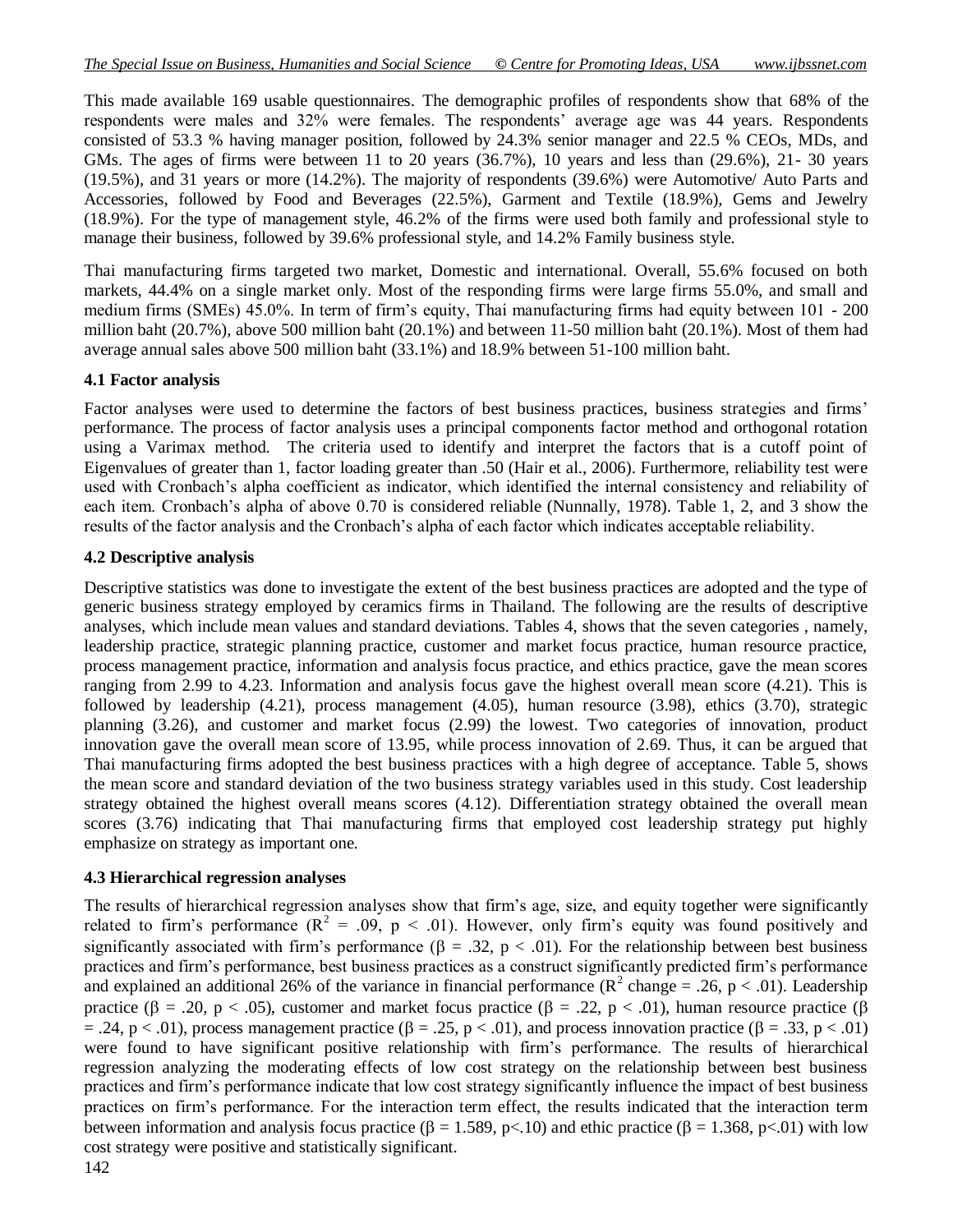However, the interaction terms between the rest of best business practices, namely, leadership practice, strategic planning practice, customer and market focus practice, human resource practice, process management practice, product innovation practice, and process innovation practice were not significant. Therefore, it can be concluded that low cost strategy has moderate the relationship between information and analysis focus practice, and ethic practice respectively, and firm's performance. The results of hierarchical regression analyzing the moderating effects of differentiation strategy on the relationship between best business practices and firm's performance revealed that differentiation strategy play a moderating role in the relationships between product innovation practice and firm's performance  $(\beta = -1.844, p< 10)$  and between process innovation practice and firm's performance ( $\beta = .942$ , p<.10). It is also important to note that the standardized coefficients of interaction term between product innovation practice and differentiation strategy was negative. To understand the negative sign in the moderating effect of differentiation strategy, a more detailed investigation was necessary.

The graph in Figure 1 clearly illustrates the moderating effect of differentiation strategy in the relationship between product innovation practice and firm's performance. The effect of differentiation strategy in influencing firm's performance is very strong when firms use best business practices in product innovation. Furthermore, firms that employed high level of differentiation strategy and practice product innovation seem to have a higher level of firm's performance. Therefore, it can be concluded that differentiation strategy has moderate the relationship between product innovation practice and process innovation practice, respectively, and firm's performance.

## *5. Discussion*

The first research question of this study is to investigate the extent to which the best business practices are adopted by manufacturing firms in Thailand. The finding of this study showed that the seven categories, namely, leadership practice, strategic planning practice, customer and market focus practice, human resource practice, process management practice, and ethics practice, gave the mean scores ranging from 2.99 to 4.23. Although, it is slightly lower than the level of TQM practices by Singaporean organizations, which gave scores from 3.85 to 4.35. But, it is slightly higher than the level of best business practices of ceramics firms in Thailand, the level of TQM practices by Malaysian SMEs, and Australian organizations, which gave scores between 3.46 to 4.16, 3.82 to 3.92 and 3.39 to 3.82 respectively (Arumugam, 2005; Feng et al., 2006). Thus, it can be argued that Thai manufacturing firms adopted the best business practices with a high degree of acceptance.

One observation can be derived from this study; the findings showed that the trend of development and improvement of product and process by Thai manufacturing firms were increased from 2008 to 2010. The study by Buranajarukorn (2006) indicated that Thai manufacturing companies were confronted with moderate to aggressive competition situation. It could be implied that these firms are aware of competition in the market. Some firms have spent effort and investment on both innovation practices; however, they did not register their patents. It is possible that they doubt about privilege of registering or may not understand correctly the procedure for registering.

The second research question of this study is to examine the context of generic business strategy being employed by manufacturing firms in Thailand. The finding showed that Thai manufacturing firms either employed cost leadership strategy or differentiation strategy place high emphasis on their implementation of the strategy. This can be implied that Thai manufacturing firms that employed cost leadership strategy or differentiation strategy put highly emphasize on strategy as important one. For low cost strategy, Thai manufacturing firms put highly emphasize on serving major customer groups, followed by cost reduction, availability of raw materials, low inventory levels, an operating efficiency, a wide line of related product, and broad product range was the lowest one. While, for differentiation strategy, Thai manufacturing firms put the highest emphasize on building reputation, followed by quality of products and high-price segments.

The third question of this study is about the relationship between best business practices and firm's performance. The findings of this study indicated that 26% of the variance of the firm's performance could be explained by the best business practices construct. Out of nine variables that are hypothesized to influence the firm's performance, five variables proved to process this impact.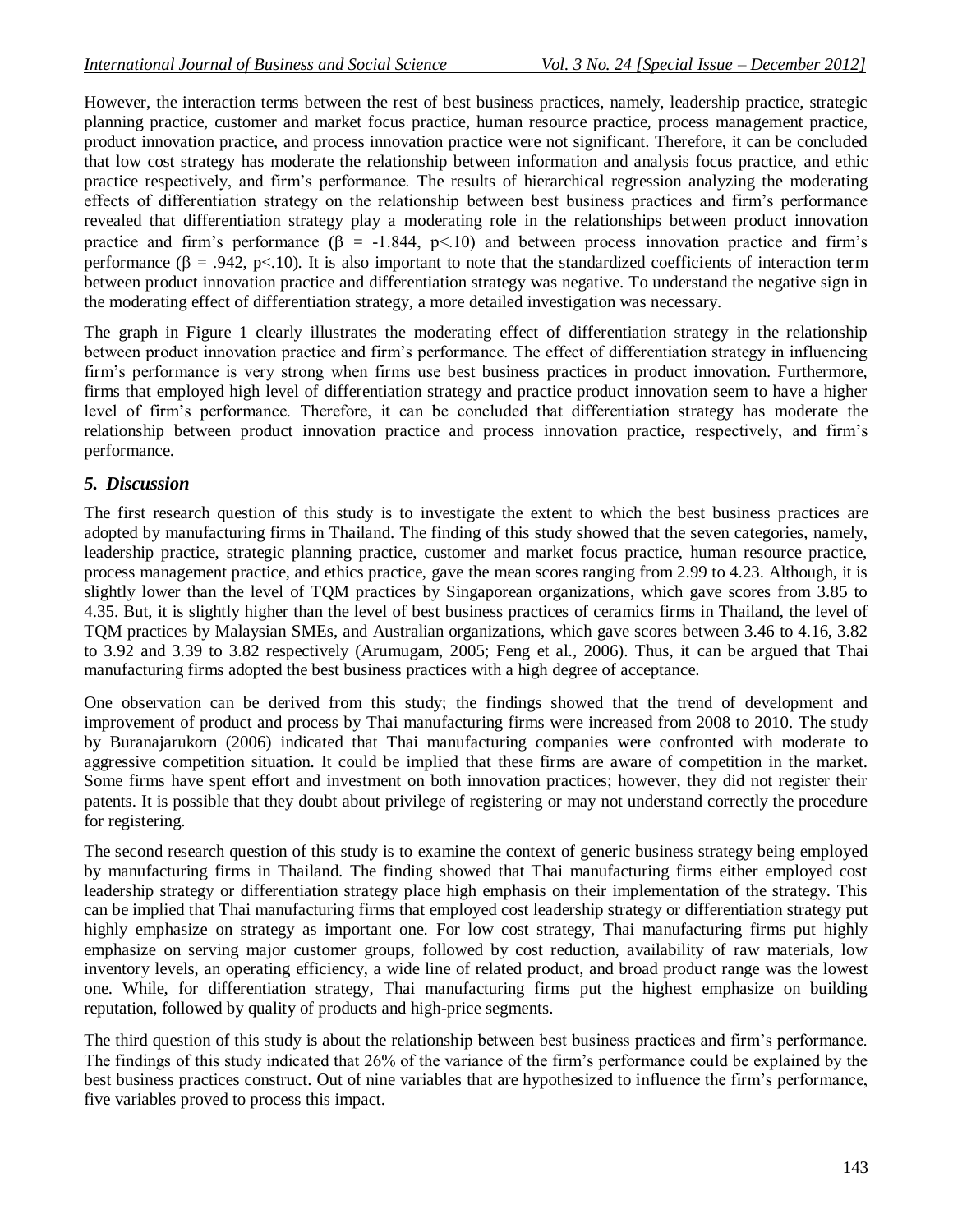Leadership practice, customer and market focus practice, human resource practices, process management practice and process innovation practice were the variables that are found to have a significant and positive effect on firm's performance as measured by the average annual sales growth, return on assets, return on sales, and return on investment. With a slight difference of its impact on firm's performance, process innovation practice was found to have the greatest impact on firm's performance ( $\beta = .33$ ,  $p < .01$ ) followed by process management practice ( $\beta = .25$ ,  $p < .01$ ), human resource practice ( $\beta = .24$ ,  $p < .01$ ), customer and market focus practice ( $\beta$  $= .22$ ,  $p < .01$ ), and lastly, leadership practice ( $\beta = .20$ ,  $p < .05$ ). On the other hand, strategic planning practice, information and analysis practice, ethics practice, and product innovation practice were not strongly and positively related to firm's performance. Therefore, the relationship between best business practices and performance are still in argument, and offer an opportunity for in depth empirical examination.

Based on the findings of this study, it can be said that Thai manufacturing firms concentrate mostly on process innovation practice, process management practice, human resource practice, customer and market focus practice, and leadership practice. However, this is not to declare that the other four categories should be ignored but rather to note that in a cross-sectional study, these weaker categories did not powerfully distinguish the firm's performance. Because this study was descriptive of a given sample at a given point in time, whereas all the categories of best business practices are being used to measure and suggest categories of improvement in order to increase organizational practices, quality and performance.

The last objective of this study was about the impact of generic business strategy, namely, cost leadership strategy and differentiation strategy, may have on the relationship between best business practices and performance of Thai manufacturing firms. The finding of this study showed that, except for information and analysis focus practice and ethic practice, low cost strategy does not have any moderating effects on the relationship between best business practices categories and firm's performance. In other word, the study found that low cost strategy influences the relationship between information and analysis focus practice and ethics practice and firm's performance, respectively. These implied that low cost strategy when used with effective information and analysis focus practice or best ethics practices will enhance firm's performance.

The findings also found that differentiation strategy play a moderating role in the relationships between product innovation practice and firm's performance and between process innovation practice and firm's performance. In other word, the study found that firms which employed differentiation strategy and practice their product innovation or process innovation tended to increase their firm's performance. Yet, it was found that the effect of differentiation strategy in influencing firm's performance is very strong when firms use best business practices in product innovation. The results also showed firms that employed high level of differentiation strategy and practice their product innovation seem to have a higher level of firm's performance than those firms that employed low level of differentiation strategy. This happened because the fit between product innovation practice (improved and introduced new products) with differentiation strategy of which both of them could lead to increased customers satisfaction, then this could lead to high performance.

## *6. Conclusion*

The finding shows that the extent of best business practices adoption is high. The finding revealed that Thai manufacturing firms that employed cost leadership strategy or differentiation strategy put highly emphasize on strategy as important one. This study found that five out of nine categories of best business practices, namely, leadership practice, customer and market focus practice, human resource practices, process management practice and process innovation practice were positively related to firm's performance. Results of this study indicate that the relationship between best business practices adoption and firm's performance could be influenced by business strategies. Finally, the results of this study provide some exploratory information that hoped to deepen the understanding of the interrelationship between best business practices, business strategy and firm's performance. It is hoped that this study can provide insights for future research in this area and help Thai manufacturing firms to foster and implement best business practices and business strategy as both are found to be the leading factors in enhancing the firm's performance.

Overall, it appears that the efforts by the Thai and various governments around the world to promote the use of best practices though MBNQA-Style awards are bearing fruit. Best business practices do lead to higher firm performance.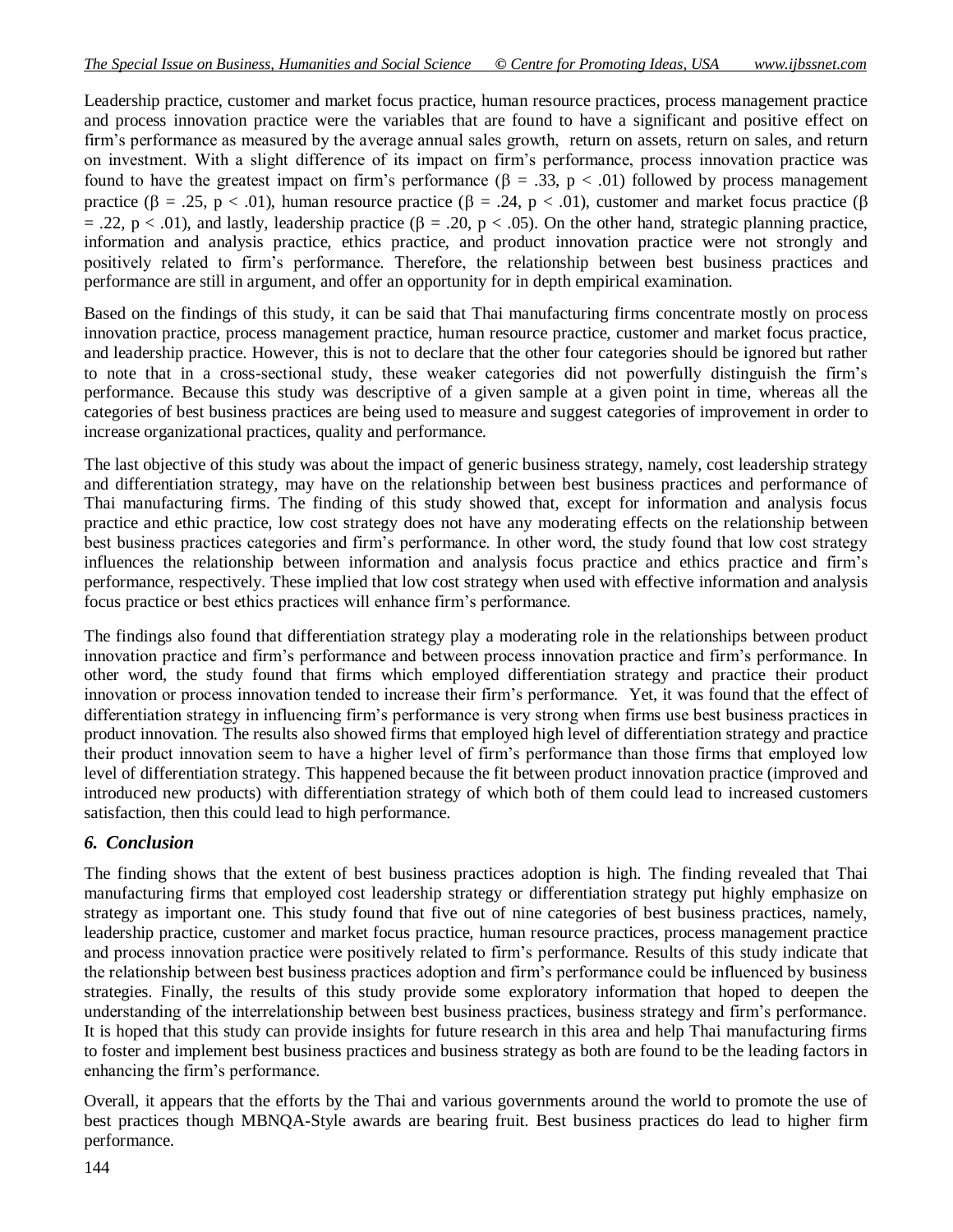| <b>Factor</b>                                            | Cronbach's Alpha | Loading      |
|----------------------------------------------------------|------------------|--------------|
| <b>Customer &amp; Market Focus</b>                       | .991             |              |
| CM6. Focusing on particular buyer groups                 |                  | .969         |
| CM8. Serving on a special geographic segment             |                  | .960         |
| CM7. Focusing on a segment of the product line           |                  | .959         |
| CM5. Monitoring market & business trends                 |                  | .956         |
| CM1. Knowing customers & market expectation              |                  | .953         |
| CM3. Importance of customer satisfaction                 |                  | .946         |
| CM4. Attending customers' dissatisfaction fast           |                  | .931         |
| Human Resource                                           | .984             |              |
| HR6. Employees' salaries & benefits are competitive      |                  | .954         |
| HR5. Rewarding employees' outstanding performance        |                  | .948         |
| HR2. Teamwork encouragement                              |                  | .947         |
| HR4. Appraising employees' performance regularly         |                  | .919         |
| HR3. Seeking employees' ideas for improvement            |                  | .916         |
| Information & Analysis Focus                             | .972             |              |
| IA4. Monitoring delivery commitments to customers        |                  | .908         |
| IA5. Tracking all critical business performance          |                  | .894         |
| IA3. Monitoring suppliers on time-delivery performance   |                  | .893         |
| IA2. Monitoring manufacturing processes closely          |                  | .875         |
| IA1. Making business decision based on solid data        |                  | .843         |
| Factor 4: Leadership                                     | .960             |              |
| L4. Good relationship with stakeholders                  |                  | .915         |
| L3. Treatment employees fairly                           |                  | .904         |
| L1. Clearing job expectations for all staff              |                  | .900         |
| L5. Listening to staffs' inputs & feedback               |                  | .880         |
| L2. Commitment towards job responsibility                |                  | .681         |
| <b>Process Management</b>                                | .991             |              |
| PM2. Efficiency of manufacturing processes               |                  | .942         |
| PM3. Using Computers in organization                     |                  | .941         |
| PM4. Excellence of Inter-department cooperation          |                  | .932         |
| PM1. Excellent of logistic system                        |                  | .924         |
| <b>Strategic Planning</b>                                | .994             |              |
| SP4. Reviewing business performance regularly            |                  | .936         |
| SP1. Enlist staff inputs in strategic planning           |                  | .926         |
| SP2. Setting business goals & objectives jointly         |                  | .925         |
| SP3. Executing action plans with diligence               |                  | .920         |
| <b>Ethics</b>                                            | .880             |              |
| E5. Having high standards and ethics                     |                  | .815         |
| E4. Obeying laws and regulations                         |                  | .804         |
| E6. Helping employees help their community               |                  | .751<br>.596 |
| E7. Employees satisfaction with their jobs               |                  |              |
| Process Innovation                                       | .978             |              |
| New developed products 2010                              |                  | .974         |
| Improved products 2010                                   |                  | .969         |
| Improved products 2008                                   |                  | .966         |
| New developed products 2009                              |                  | .956<br>.947 |
| Improved products 2009                                   |                  | .884         |
| New developed products 2008                              |                  |              |
| <b>Product Innovation</b>                                | .951             |              |
| Introduced new processes 2009                            |                  | .912         |
| Improved processes 2009                                  |                  | .905<br>.897 |
| Introduced new processes 2010<br>Improved processes 2008 |                  | .893         |
| Improved processes 2010                                  |                  | .888         |
| Introduced new processes 2008                            |                  | .878         |
|                                                          |                  |              |

## **Table 1. Factor analysis results of best business practices**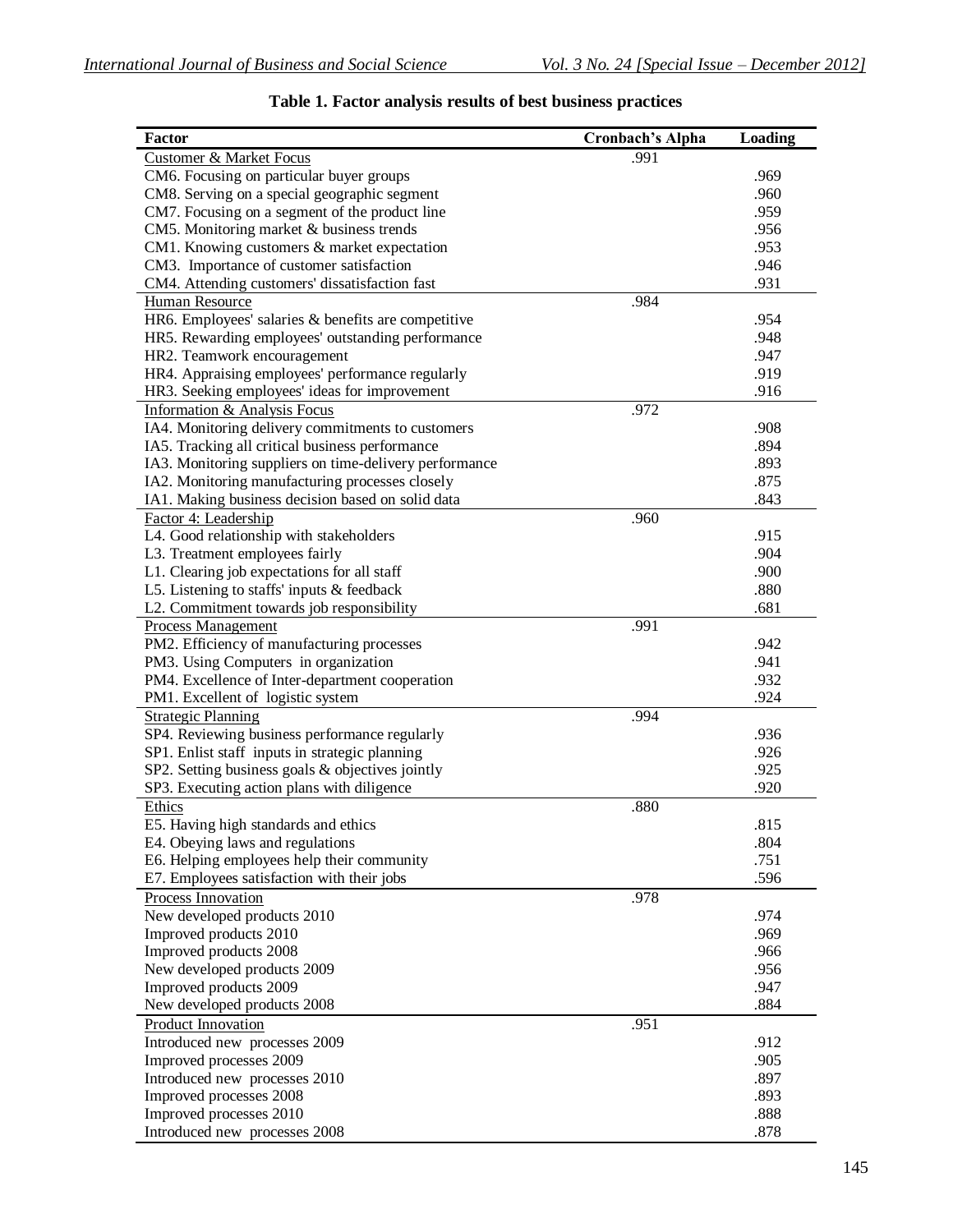| <b>Factor</b>                          | <b>Cronbach's Alpha</b> | Loading |
|----------------------------------------|-------------------------|---------|
| <b>Cost Leadership</b>                 | .993                    |         |
| CS <sub>2</sub> . Cost reduction       |                         | .989    |
| CS4. Low inventory levels              |                         | .984    |
| CS <sub>10</sub> . Broad product range |                         | .974    |
| CS1. Operating efficiency              |                         | .972    |
| CS6. Serving major customer groups     |                         | .967    |
| CS3. Availability of raw materials     |                         | .963    |
| CS5. Wide line of related product      |                         | .961    |
| <b>Differentiation</b>                 | .839                    |         |
| DS13. Building reputation              |                         | .892    |
| DS2. Quality of products               |                         | .878    |
| DS10. High-price segments              |                         | .863    |
| DS5. Channels of distribution          |                         | .676    |
| DS4. Brand identification              |                         | .664    |

|  |  | Table 2. Factor analysis results of business strategies |
|--|--|---------------------------------------------------------|
|  |  |                                                         |

## **Table 3. Factor analysis results of firm performance**

| Factor                  | <b>Cronbach's Alpha</b> | Loading |
|-------------------------|-------------------------|---------|
| <b>Firm performance</b> | .872                    |         |
| <b>ROS</b>              |                         | .874    |
| Sales growth            |                         | .867    |
| <b>ROI</b>              |                         | .836    |
| ROA                     |                         | .823    |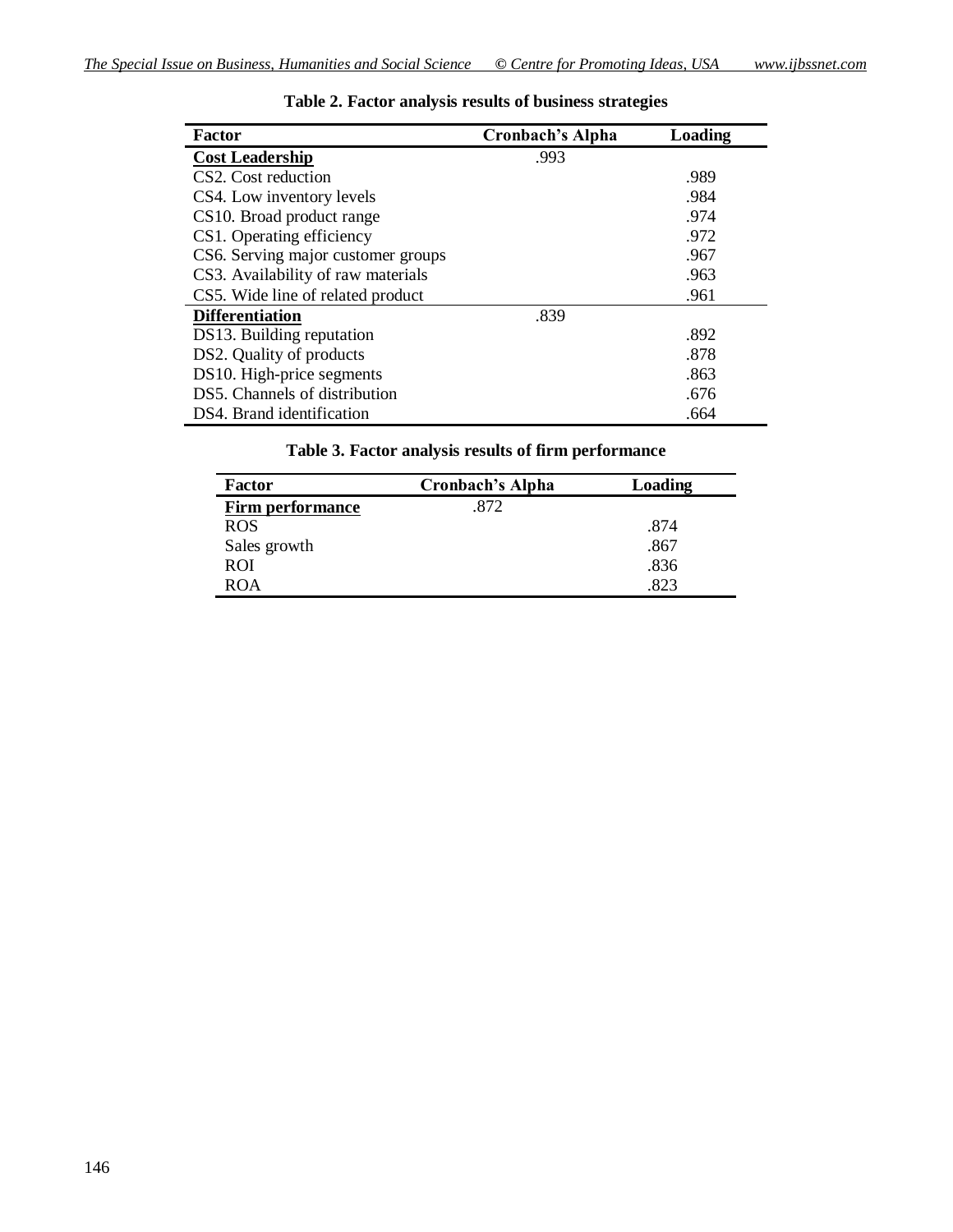#### **Best Business Practices Mean Standard deviation Leadership (4.21)**  $\overline{L}$ 1. Clearing job expectations for all staff  $\overline{L}$  4.21 .77 L2. Commitment towards job responsibility  $\begin{array}{ccc} 4.46 & 4.46 \\ \text{L3. Treatment employees fairly} & & 4.15 \end{array}$  .77 L3. Treatment employees fairly L4. Good relationship with stakeholders and the state of the state of the state of the state of the state of the state of the state of the state of the state of the state of the state of the state of the state of the state L5. Listening to staffs' inputs  $&$  feedback **Strategic Planning (3.26)** SP1. Enlist staff inputs in strategic planning 3.25 3.25 3.93 SP2. Setting business goals & objectives jointly 3.25 .92 SP3. Executing action plans with diligence 3.27 .93<br>SP4. Reviewing business performance regularly 3.25 .91 SP4. Reviewing business performance regularly **Customer & Market Focus (2.99)** CM1. Knowing customers & market expectation 2.99 2.99 .73 CM3. Importance of customer satisfaction 2.97 2.97 .72 CM4. Attending customers' dissatisfaction fast 2.95 .71 CM5. Monitoring market & business trends 2.99 .73<br>CM6. Focusing on particular buver groups 2.99 .72 CM6. Focusing on particular buyer groups CM7. Focusing on a segment of the product line 3.00 3.00 .72 CM8. Serving on a special geographic segment 3.03 3.03 **Information & Analysis Focus (4.23)** IA1. Making business decision based on solid data 4.17 .73 IA2. Monitoring manufacturing processes closely 4.31 .71<br>
IA3. Monitoring suppliers on time-delivery performance 4.20 .83 IA3. Monitoring suppliers on time-delivery performance 4.20 ... 4.25 IA4. Monitoring delivery commitments to customers 4.25 .71 .71<br>1A5. Tracking all critical business performance 4.22 .67 .70 IA5. Tracking all critical business performance 4.22 .70 **Human Resource (3.98)** HR2. Teamwork encouragement 3.95 3.95 HR3. Seeking employees' ideas for improvement  $4.07$  .86<br>
HR4. Appraising employees' performance regularly  $3.93$  .83 HR4. Appraising employees' performance regularly HR5. Rewarding employees' outstanding performance and the same of 3.98 .85<br>HR6. Employees' salaries & benefits are competitive 3.97 .85 HR6. Employees' salaries & benefits are competitive 3.97 3.97 **Process Management (4.05)** PM1. Excellent of logistic system 4.08 .84 PM2. Efficiency of manufacturing processes 4.03 .84<br>PM3. Using Computers in organization 4.05 .83 PM3. Using Computers in organization PM4. Excellence of Inter-department cooperation 4.04 .84 **Ethics (3.70)** E4. Obeying laws and regulations 3.75 .90<br>
E5. Having high standards and ethics 3.63 .75 .75 .90 E5. Having high standards and ethics 3.63 3.63 .75 E6. Helping employees help their community and the state of the state of the state of the state of the ST. Employees satisfaction with their jobs 3.78 3.78 E7. Employees satisfaction with their jobs **Product Innovation (13.95)** New developed products 2008 11.21 23.67 New developed products 2009 11.81 24.84<br>New developed products 2010 15.62 30.99 New developed products 2010 Improved products 2008 15.62 30.10<br>13.30 1990 13.30 24.96 Improved products 2009 Improved products 2010 16.14 30.87 **Process Innovation (2.69)**  Introduced new processes 2008 2.43 2.68<br>
Introduced new processes 2009 2.61 2.65 Introduced new processes 2009 Introduced new processes 2010 2.95 2.67<br>Improved processes 2008 2.64 2.27 Improved processes 2008 Improved processes 2009 2.59 2.15 Improved processes 2010 2.90 2.54

## **Table 4. Descriptive Statistics of Best Business Practices**

Note. Overall mean scores are in parentheses.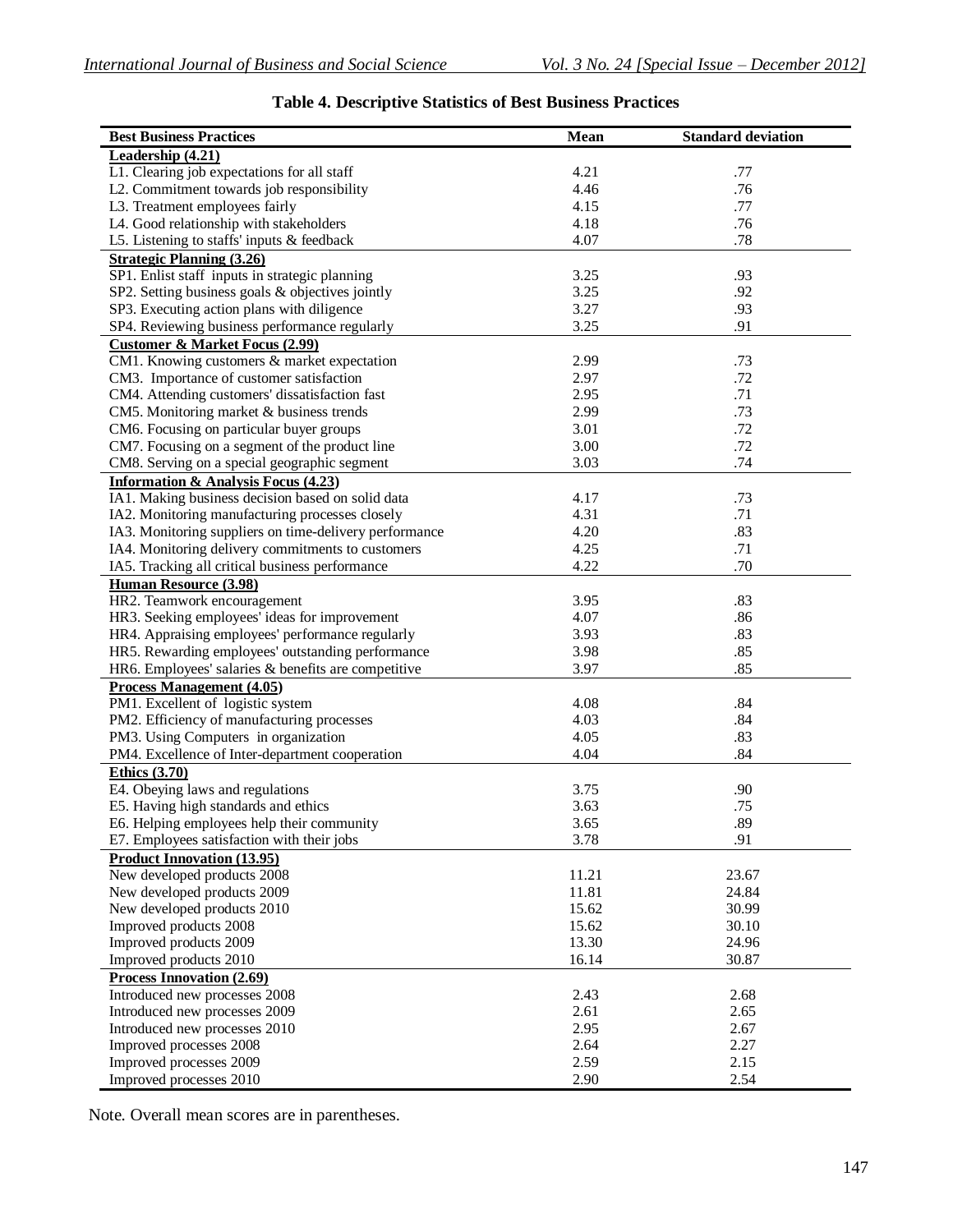| <b>Business Strategy</b>           | Mean | <b>Standard deviation</b> |
|------------------------------------|------|---------------------------|
| Cost Leadership (4.12)             |      |                           |
| CS1. Operating efficiency          | 4.11 | .83                       |
| CS <sub>2</sub> . Cost reduction   | 4.14 | .84                       |
| CS3. Availability of raw materials | 4.11 | .85                       |
| CS4. Low inventory levels          | 4.11 | .83                       |
| CS5. Wide line of related product  | 4.11 | .83                       |
| CS6. Serving major customer groups | 4.15 | .85                       |
| CS10. Broad product range          | 4.11 | .83                       |
| Differentiation (3.76)             |      |                           |
| DS2. Quality of products           | 4.22 | .78                       |
| DS4. Brand identification          | 3.04 | 1.19                      |
| DS5. Channels of distribution      | 3.11 | 1.27                      |
| DS10. High-price segments          | 4.17 | .79                       |
| DS13. Building reputation          | 4.25 | .82                       |

**Table 5. Descriptive Statistics of Business Strategy**

Note. Overall mean scores are in parentheses.

## **Table 6 The moderating effect of business strategies on the relationship between best business practices and firm performance**

|                                   | <b>Firm Performance</b>                          |                 |                 |                 |                 |                 |
|-----------------------------------|--------------------------------------------------|-----------------|-----------------|-----------------|-----------------|-----------------|
|                                   | <b>CS</b> as Moderator<br><b>DS</b> as Moderator |                 |                 |                 |                 |                 |
| <b>Variables</b>                  | <b>Std Beta</b>                                  | <b>Std Beta</b> | <b>Std Beta</b> | <b>Std Beta</b> | <b>Std Beta</b> | <b>Std Beta</b> |
|                                   | Step 1                                           | Step 2          | Step 3          | Step 4          | Step 3          | Step 4          |
| <b>Control Variables</b>          |                                                  |                 |                 |                 |                 |                 |
| Firm's Age                        | $-.004$                                          | .003            | .010            | $-.015$         | .003            | .021            |
| Firm's Size                       | $-.079$                                          | $-.051$         | $-.058$         | $-.004$         | $-.051$         | $-.044$         |
| Firm's Equity                     | $.315***$                                        | .280***         | .298***         | $.286***$       | $.280***$       | $.312***$       |
| <b>Predictors</b>                 |                                                  |                 |                 |                 |                 |                 |
| Leadership $(L)$                  |                                                  | $.204**$        | $.203**$        | 1.457**         | $.203**$        | .102            |
| Strategic Planning (SP)           |                                                  | $-.090$         | $-.065$         | $-.494$         | $-.090$         | .557            |
| Custer & Market Focus (CM)        |                                                  | $.216***$       | .209***         | .706            | $.216***$       | $-.592$         |
| Information & Analysis Focus (IA) |                                                  | $-.109$         | $-.069$         | $-1.046*$       | $-.109$         | .636            |
| Human Resource (HR)               |                                                  | $.240***$       | $.214***$       | $-.284$         | $.240***$       | $-.164$         |
| Process Management (PM)           |                                                  | $.247***$       | .238***         | .625            | $.247***$       | $-.148$         |
| Ethics (E)                        |                                                  | .020            | .004            | $-1.472***$     | .020            | .615            |
| Product Innovation (PdIn)         |                                                  | .029            | .031            | .646            | .029            | 1.836***        |
| Process Innovation (PcIn)         |                                                  | $.332***$       | $.327***$       | $-.021$         | .332***         | .577            |
| <b>Moderator</b>                  |                                                  |                 |                 |                 |                 |                 |
| Cost Leadership(CS)               |                                                  |                 | $-.124*$        | $-.710$         |                 |                 |
| Differentiation (DS)              |                                                  |                 |                 |                 | .001            | .294            |
| <b>Interaction</b>                |                                                  |                 |                 |                 |                 |                 |
| L x CS                            |                                                  |                 |                 | $-1.777$        |                 | .343            |
| SP <sub>x</sub> C <sub>S</sub>    |                                                  |                 |                 | .473            |                 | $-.844$         |
| CM x CS                           |                                                  |                 |                 | $-.554$         |                 | .836            |
| IA x CS                           |                                                  |                 |                 | 1.589*          |                 | $-1.340$        |
| HR x CS                           |                                                  |                 |                 | .586            |                 | .556            |
| PM x CS                           |                                                  |                 |                 | $-.587$         |                 | .430            |
| E x CS                            |                                                  |                 |                 | 1.368***        |                 | $-.544$         |
| PdIn x CS                         |                                                  |                 |                 | $-.585$         |                 | $-1.844***$     |
| PcIn x CS                         |                                                  |                 |                 | .358            |                 | $.942*$         |
| $R^2$                             | .09                                              | .36             | .367            | .447            | .355            | .444            |
| $R^2$ change                      | .09                                              | .26             | .011            | .081            | .000            | .089            |
| F change                          | 5.51                                             | 7.11            | 2.738           | 2.372           | .000            | 2.595           |
| Sig. F change                     | .001                                             | .000            | .100            | .016            | .993            | .008            |

Note: \* p<.10, \*\* p<.05, \*\*\*p<.01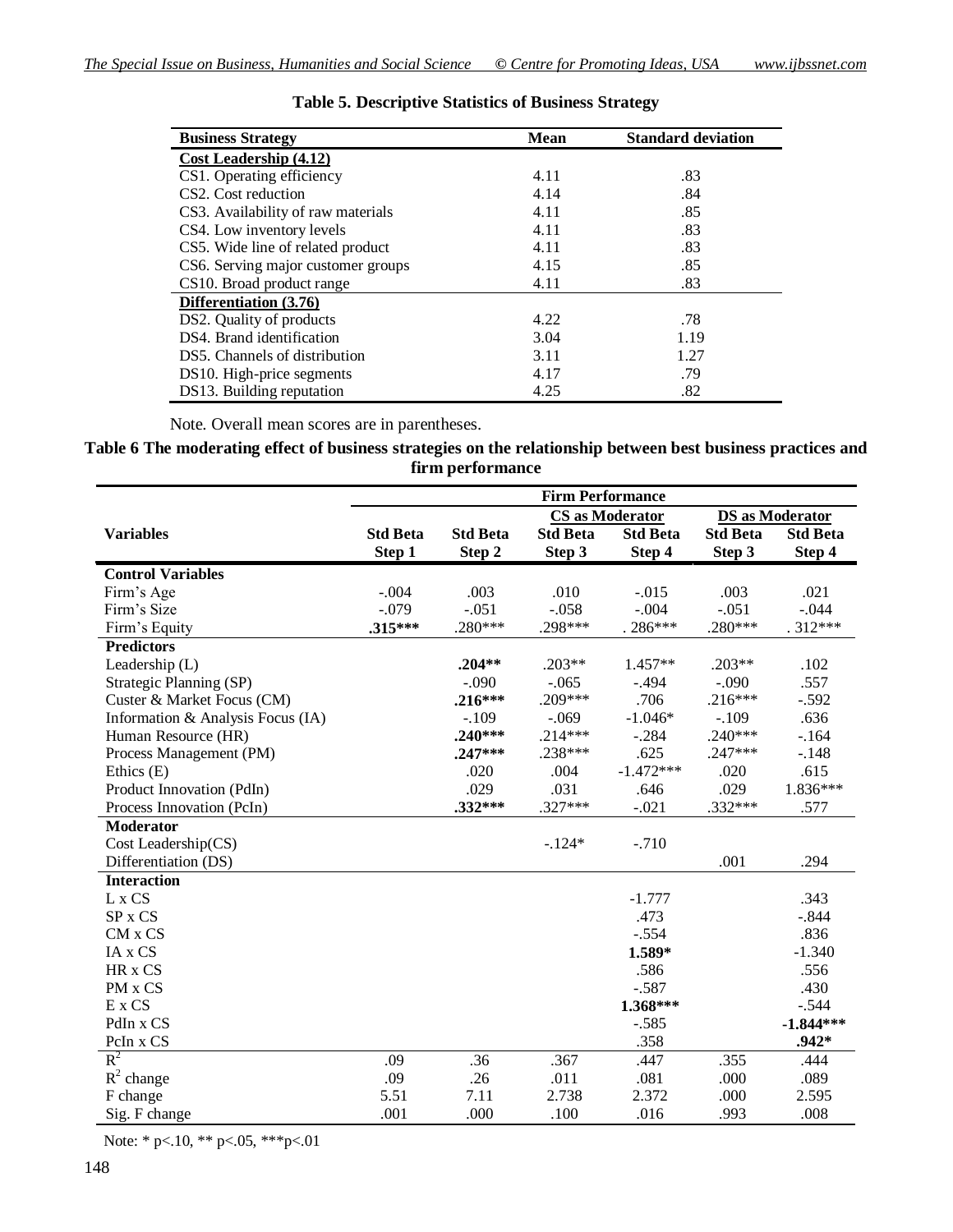

#### **Figure 1. The Impact of Differentiation Strategy on the Relationship between Product Innovation Practice and Firm Performance**

### *References*

- Aragon-Correa, J. A., Garcia-Morales, V. J., & Cordon-Pozo, E. (2007). Leadership and organizational learning's role on innovation and performance: Lessons from Spain. Industry marketing Management, 36(3), 349-359.
- Arumugam, S. (2005). The impact of business practices and innovation on performance An empirical study of SMEs in the Malaysian manufacturing sector. Unpublished DBA Thesis, University of South Australia, Adelaide.
- Baird, L. & Meshoulam, I. (1988). Managing two fits of strategic human resource management, Academy of Management Review, 13(1), 116-128.
- Baldrige National Quality Program. (2009-2010). Criteria for Performance Excellence. National Institute of Standards and technology, Technology Administration, U.S. Department of Commerce. Retrieved March 11, 2011, from http://www.tqa.or.th/files/2009\_2010\_Business\_Nonprofit\_Criteria\_0.pdf
- Bank of Thailand (2011), Key Economic Indicators, Bank of Thailand, Bangkok, Thailand. Retrieved January 9, 2010, from http://www.bot.or.th/Thai/Statistics/Indicators/Docs/indicators.pdf
- Barney, J. (2001). Is the resource-based view a useful perspective for strategic management research? yes. The Academy of Management Review, 26(1), 41-56.
- Barney, J., Wright, M., & Ketchen, D. J. (2001). The resource-based view of the firm: Ten years after 1991. Journal of Management, 27(6), 625-641.
- Bemowski, K., & Stratton, B. (1995). How do people use the Baldrige Award criteria?. Quality Progress, 28(5), 43-47.
- Bhaskaran, S. (2006). Incremental innovation and business performance: small and medium-size food enterprises in a concentrated industry environment. Journal of Small Business Management, 44(1), 64-80.
- Bou, C. J., & Beltran, I. (2005). Total quality management, high-commitment human resource strategy and firm performance: an empirical study. Total Quality Management and Business Excellence, 16(1), 71-86.
- Brislin, R. W. (1970). Back-translation for cross-cultural research. Journal of Cross Cultural Psychology, 1(3), 185-216.
- Buranajarukorn, P. (2006). Human aspects of quality management in developing countries: A case study and model development for Thai manufacturing SMEs. Unpublished doctoral dissertation, University of Wollongong, New South Wales, Australia.
- Calantone, R. J., Cavusgil, S. T., & Zhao, Y. (2002). Learning orientation, firm innovation capability, and firm performance. Industrial Marketing Management, 31(6), 515-524.
- Calhoun, M. J. (2002). Using the Baldrige criteria to manage and assess the performance of your organization. The Journal for Quality and Participation, 25(2), 45-53.
- Campbell-Hunt, C. (2000). What have we learned about generic competitive strategy? A meta-analysis. Strategic management Journal, 21(2), 127-154.
- Cater, T., & Pucko, D. (2005). How competitive advantage influences firm performance: The case of Slovenian firms. Economic and Business Review for Central and South-Eastern Europe, 7(2), 119-135.
- Daft, R. L., Sormunen, J., & Parks, D. (1998). Chief executive scanning, environmental characteristics and company performance: an empirical study. Strategic Management Journal, 9(2), 123-139.
- Davies, A. J., & Kochhar, A. K. (2002). Manufacturing best practice and performance studies: a critique. International Journal of Operation & Production Management, 22(3), 289-305.
- Davis, R. A., & Stading, G. L. (2005). Linking firm performance to the Malcolm Baldrige National Quality Award implementation effort using multiattribute utility theory. Managerial Finance, 31(3), 19-34.
- Dess, G. G., & Davis, P. S. (1984). Porter's (1980) generic strategies as determinants of strategic group membership and organizational performance. Academy of Management Journal, 27(3), 467-488.